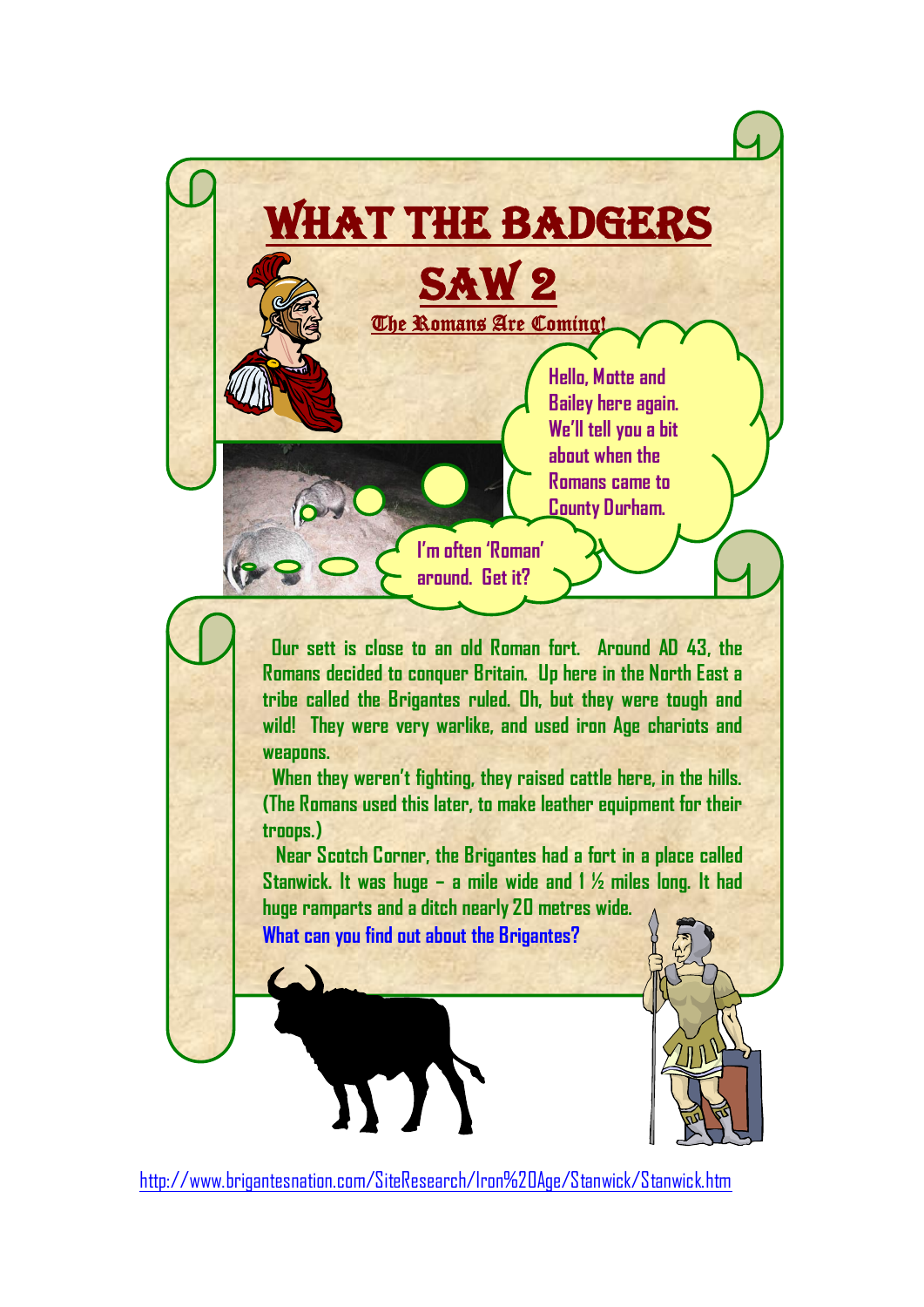**When the Romans arrived, the tribe was ruled by a queen called Cartimandua. She made peace with the Romans, but her tribe were not too keen on the situation! The people turned against her when she tried to force them to remain at peace.**

 **The Romans helped her twice, to put down revolts against her. The second revolt was led by her own husband, Venutius. She divorced him and married the man who carried his armour!**

 **But, in 69 AD, the Brigantes supported**



**Venutius against Cartimandua. The Romans rescued her rescued her and fought against Venutius. They invaded Brigantian territory and built a fort at Brough. Stanwick was destroyed and the Romans took most of the Brigantes' lands.**

**Quite a gal, our Cartimandua!**

 **Eight years later, the Romans were back! This time, they were led by a very famous Roman called Agricola. He took his armies across the Tees and Tyne and into the Cheviot Hills. He marched northwards, across the River Tweed and into 'Caledonia', (Scotland). As they moved northwards, Agricola's men built roads and forts, and our region became a part of the Roman Empire. Look up Agricola on the web.**

> **Some of our ancestors remember Agricola coming here!**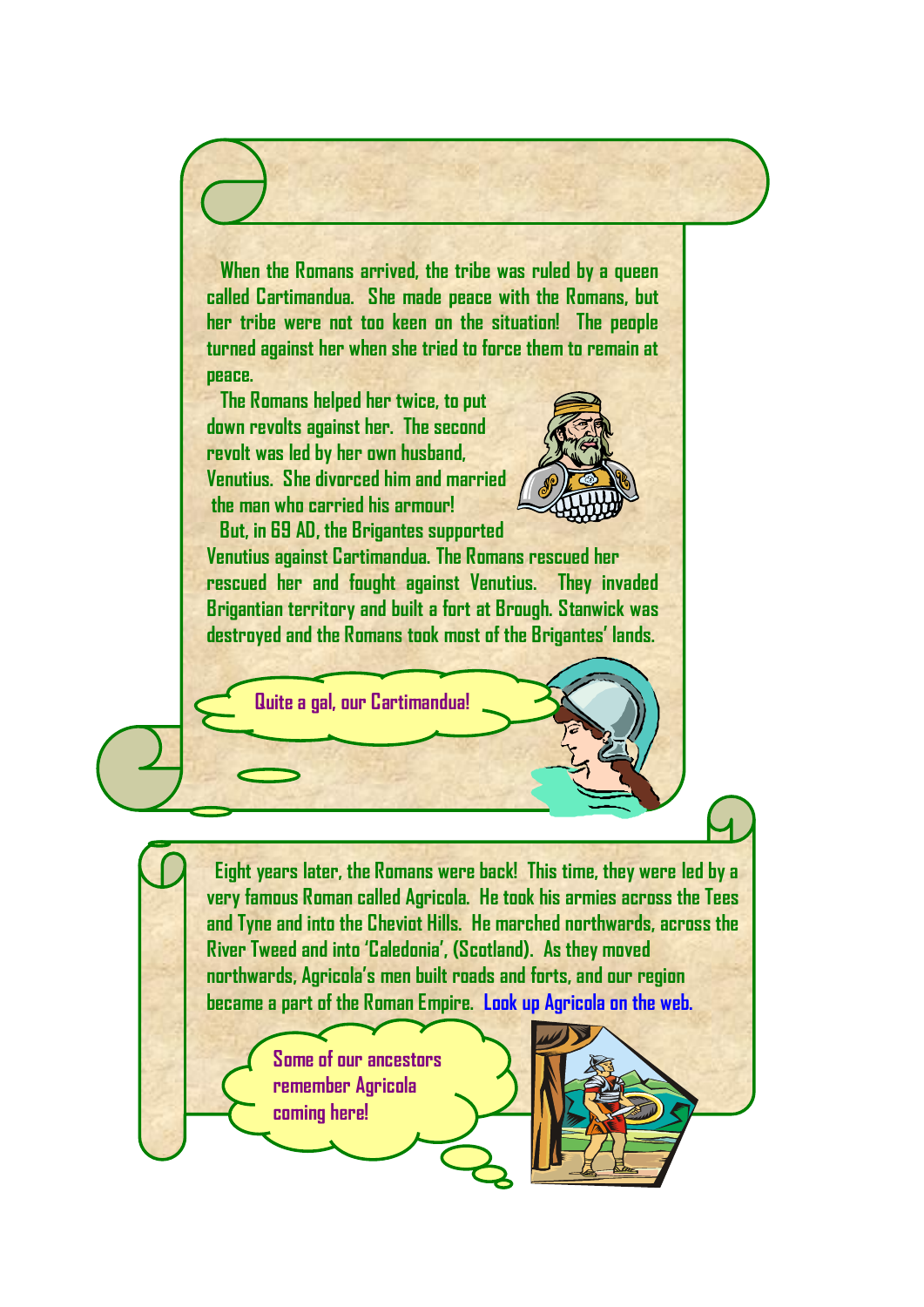**Our home is close to the Roman fort at Binchester, in County Durham, (or Vinovia, as the Romans called it.) Binchester was once the largest Roman fort in County Durham. The Fort was built in the second half of the first century AD, on Dere Street, to guard the crossing of the River Wear. At first, the fort was built in wood, but when the Romans knew they would be in the area for a long time, it was rebuilt in stone. These buildings included a commandant's house at the heart of the fort and a wellappointed baths building. It had a hypocaust, or underground heating system. (Who says central heating is a modern invention?!)**

**The soldiers in this fort did not come from this area, they came from all over the Roman Empire. We know that a cavalry unit from Spain was here in the 2nd century AD**



and that a unit originally made up of Dutch tribesmen was **here in the 3rd century AD.**



**Once the Romans had gone, the Anglos Saxons took over and knocked down a lot of the fort to build other things.**

**words in blue.**

**Archaeologists are often here, digging to find historical things in the soil. You would probably enjoy a visit to Binchester**

<http://www.dur.ac.uk/binchester.fort/> <http://www.durham.gov.uk/Pages/Service.aspx?ServiceId=6646>